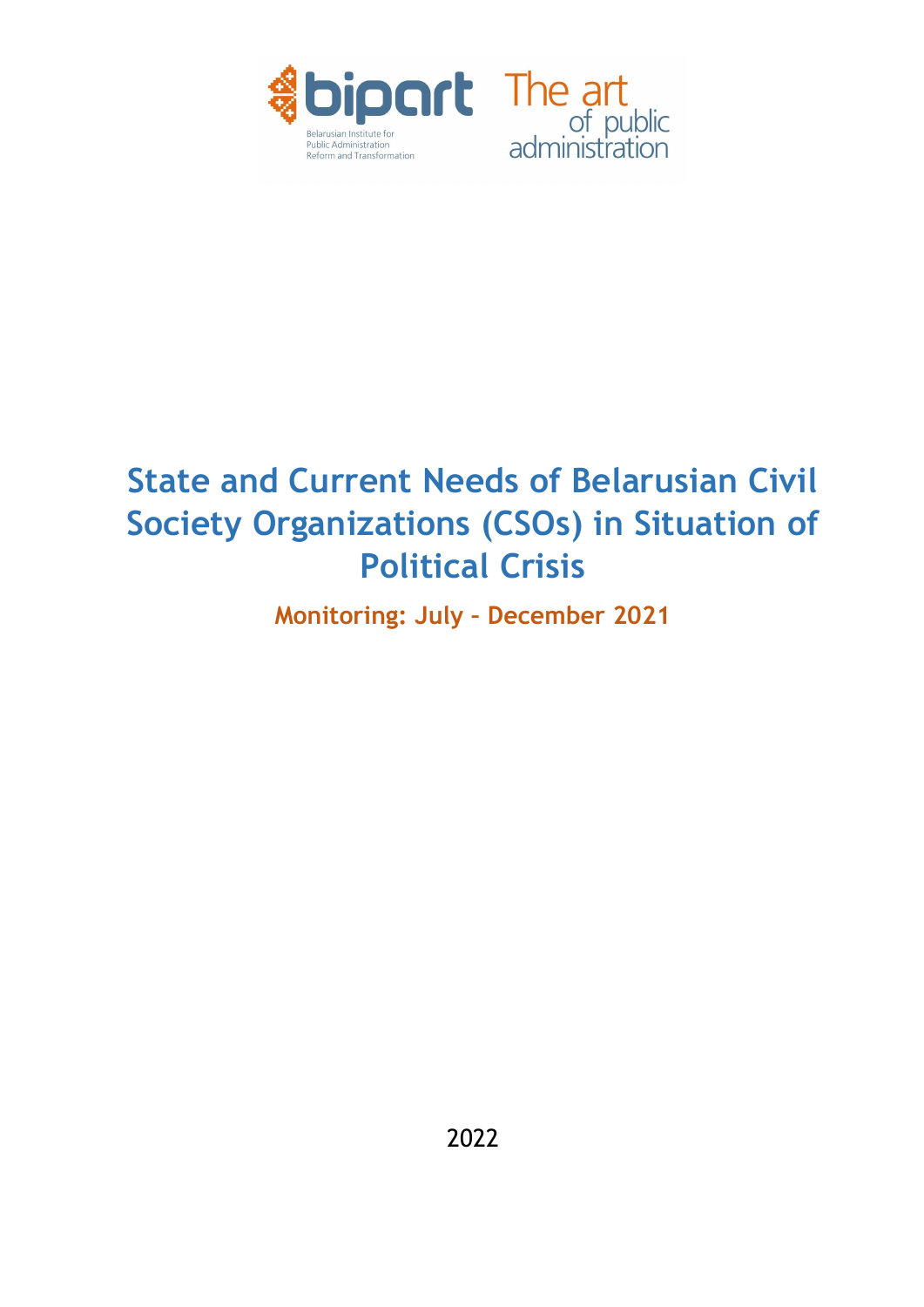

This paper is the first of a series of regular supplements to the study "State and Current Needs of Belarusian Civil Society Organizations (CSOs) in Situation of Political Crisis", which described the state and needs of Belarusian CSOs in 2020 and the first half of 2021. The purpose of this supplement is to describe the changes that happened to Belarus's organized civil society in the second half of 2021.

The empirical basis for the analysis of this monitoring is:

- 1. A roundtable organized in Tbilisi in October 2021 (attended by approximately 30 CSO representatives working in Belarus and abroad);
- 2. 8 semi-structured interviews with CSO activists involved in third sector development (December 2021 – January 2022).

## OPERATING ENVIRONMENT AND STATE OF CSOs IN BELARUS IN SECOND HALF OF 2021

Over the analyzed period, the scale of institutional repressions against Belarusian CSOs was growing (inspections in May and June) with one of the most noticeable peaks in July 2021 when a series of arrests of civil society activists and searches in organizations' offices and activists' places of residence took place. Additionally, bank accounts of many organizations were blocked and dissolution or forced dissolution was launched, and is still underway, for CSOs of various types, including institutions, public associations, and foundations. As of February 28, 2022, according to Lawtrend, 366 nonprofit organizations in Belarus were in the process of forced dissolution (including lawsuits and forced removal from the Unified State Register of Legal Entities and Individual Entrepreneurs). There were 223 nonprofit organizations (public associations, foundations, and institutions) in relation to which statutory authorities or founders made a dissolution decision.<sup>1</sup> Notably, not only organizations that may be classified as political or civic, but also those that operate in the areas that are very distant from politics or civilpolitical rights were closed. For instance, organizations of beekeepers, bird advocates (e.g., APB-BirdLife Belarus), cultural heritage organizations (e.g., Belarusian ICOMOS Committee), sports associations, and other organizations were dissolved. Gradually, it became clear that the authorities' task was not only to dissolve legal entities, but also to make impossible the work of any civic democratic structures and prosecute anyone who may carry out civic activities. However, despite the repressions, there are still civil society organizations in Belarus that have retained their legal status and continue their activities, although on a limited scale.

Since January 22, 2022, Article 193.1 "Activities on Behalf of Unregistered Organizations" of the Criminal Code of the Republic of Belarus has been in effect again. However, it's still unclear how it will be applied in practice. $2$ 

<sup>&</sup>lt;sup>1</sup> Lawtrend (2022). Situation with Freedom of Association and Civil Society Organizations in the Republic of Belarus: February 2022 Overview https://www.lawtrend.org/freedom-of-association/situatsiya-so-svobodoj-assotsiatsij-iorganizatsiyami-grazhdanskogo-obshhestva-respubliki-belarus-obzor-za-fevral-2022-g

 $2$  A description of how the article had been applied before it was repealed in 2018 https://baj.by/be/content/statya-1931-uk-otmenena-vo-vtorom-chtenii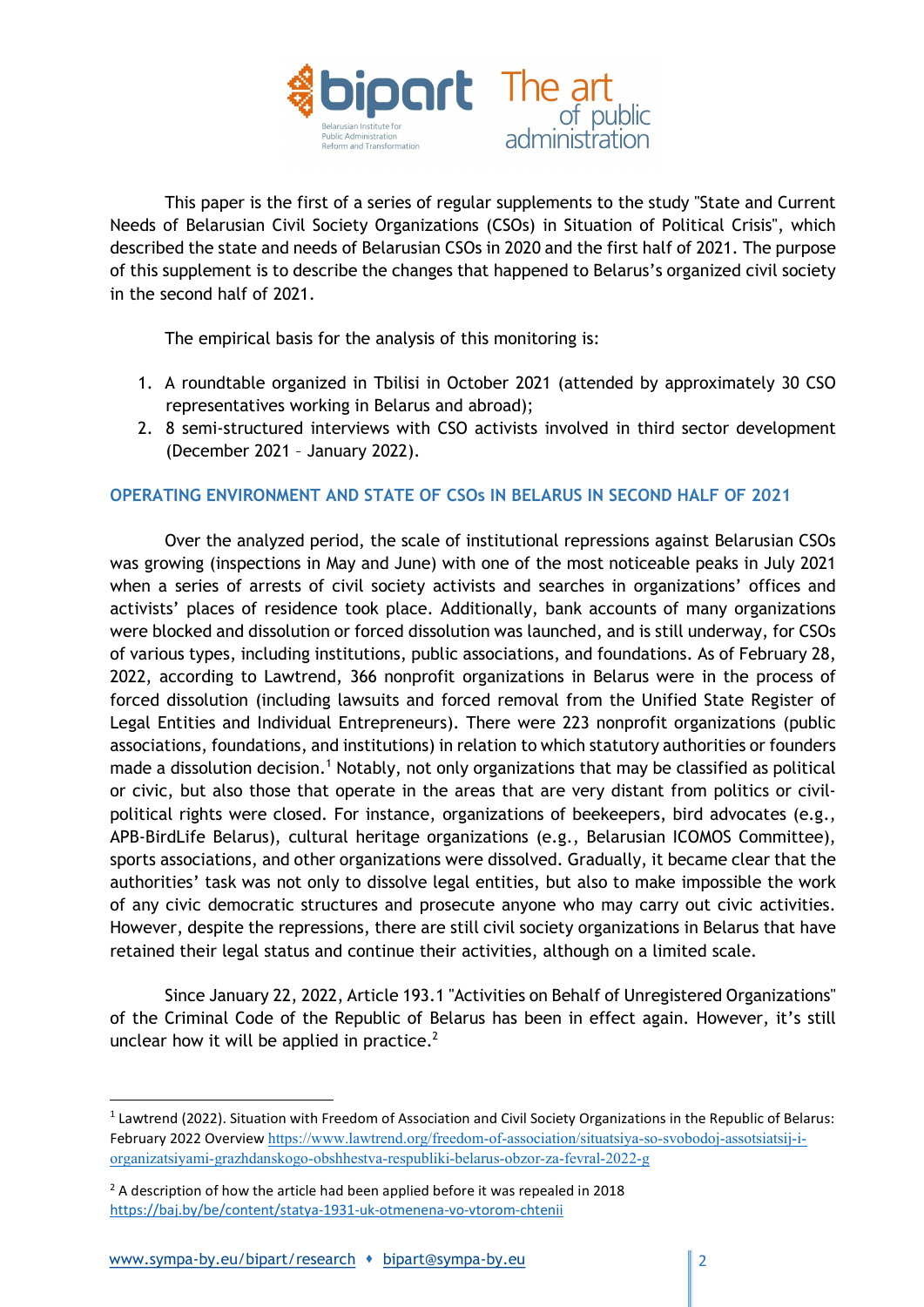

The economic conditions for CSOs' activities deteriorated, and the risk of harassment of citizens and businesses providing financial support to CSOs (including donations and crowdfunding) increased because such support was linked to allegedly "financing the protests". Receiving money in Belarus from any foreign counterparty under service or any other types of contracts has become virtually impossible as it is highly likely to cause repressive actions by law enforcement agencies<sup>3</sup> - numerous inspections are taking place and criminal prosecutions are being initiated for receiving funds from abroad.<sup>4</sup>

In the media, official Belarusian propaganda uses hate speech against CSOs and activists. Along with the media, some CSOs (primarily human rights organizations) and their information resources are recognized as extremist.<sup>5</sup> Cooperating with non-political CSOs also becomes "a crime". For example, after a propagandist article published in Belarus Today newspaper at the end of 2021, the cultural workers mentioned in the article were fired.<sup>6</sup> Having become activated during 2020, the Belarusian diaspora remains active and is fueled by numerous emigrants leaving Belarus.<sup>7</sup>

## State of Sector

The state of the third sector can be generally described as a crisis. Organizations continue to live in "a survival mode" and search for opportunities to persist and continue working in different formats and locations: in Belarus, abroad for Belarus, abroad for other target groups, etc. At the same time, some Belarusian organizations have ceased or suspended their activities. The sector is losing people rather than gaining them, especially in Belarus: people are choosing safer activities (e.g., moving to the IT sphere). Because of the unpredictability, the illogical nature of the repressions, and the uncertainty of the rules of the game (the understanding of what can and cannot be done), people turn on self-censorship and not only leave CSOs, but are also afraid of any civic activity. Some organizations have consciously decided to become non-public and "non-media" and consider the publicity of other CSOs that have members or staff in Belarus to be irresponsible.

<sup>&</sup>lt;sup>3</sup> Particularly, in February 2022, law enforcement agencies were given additional authority to report offenses for receiving and using foreign donations. For details, see https://reform.by/295899-sotrudniki-gubopik-smogutsostavljat-protokoly-o-narushenijah-pri-poluchenii-inostrannoj-pomoshhi

<sup>&</sup>lt;sup>4</sup> Examples of cases and inspections – in a Lawtrend monitoring report https://www.lawtrend.org/freedom-ofassociation/svoboda-assotsiatsij-i-pravovoe-polozhenie-organizatsij-grazhdanskogo-obshhestva-v-respublikebelarus

<sup>&</sup>lt;sup>5</sup> For example, materials of the human rights center "Viasna" were recognized as extremist as early as in 2021 https://www.dw.com/ru/sud-v-gomele-priznal-materialy-telegram-kanala-vesnaehkstremistskimi/a-60299576 <sup>6</sup> For more on this, see https://ex-press.by/rubrics/kultura/2021/12/13/rasstrelnyj-spisok-kak-uvolnyayutrabotnikov-kultury-upomyanutyx-v-state-sb

 $<sup>7</sup>$  At the same time, information about the number of Belarusians who left after the outbreak of the political crisis</sup> varies and, according to various estimates, ranges from 20 to 200 thousand people. https://belsat.eu/ru/news/11-11-2021-skolko-belorusov-uehali-iz-strany-za-poslednie-15-mesyatsev-razbiraemsya/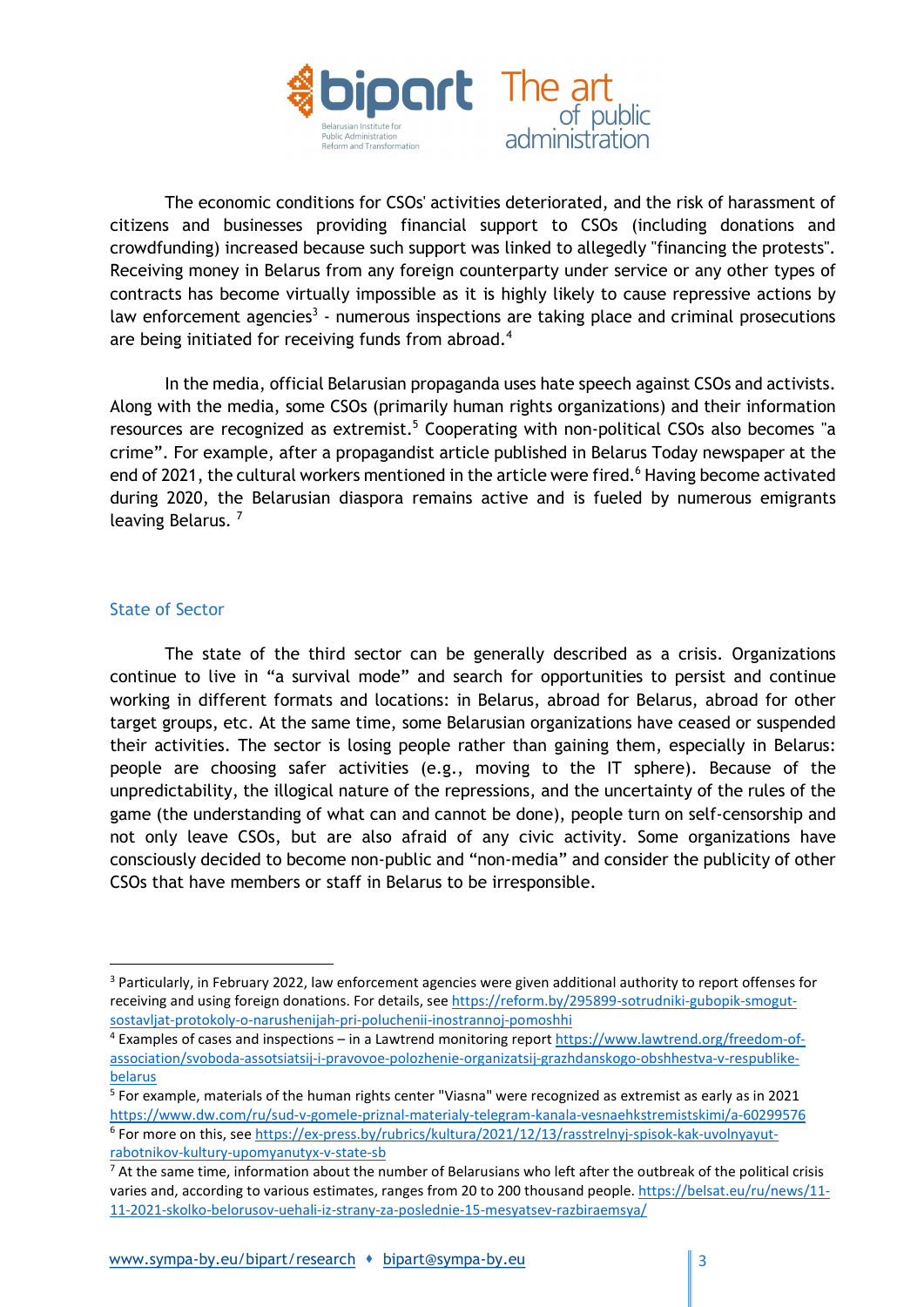

Many CSO activists and staff left during the summer and winter of 2021, at different times and for different reasons. Some organizations have no employees left in Belarus, others have some activists/employees left, and some have employees who are in prisons. Many organizations have experienced a team split: even when relocating, people often go to different countries based on their capabilities and personal preferences. At the same time, organizations actively get registered<sup>8</sup> and receive official status in Lithuania, Poland, Ukraine, and Georgia, where they adapt to new jurisdictions. This poses both the problems of managing organizations that operate from multiple countries and the issues of solving unusual tasks (visas, legalization, psychological help, etc.). But, at the same time, it opens up new opportunities, such as organizing face-to-face team meetings, working in offices, etc. In addition, there is also a cluster of organizations that stay and work in Belarus while not being controlled by state GONGOs. When being surveyed, some respondents also expressed an opinion that you can do quite a lot in Belarus even today.

There is a growing gap in the sector due to the fact that relocated CSOs become estranged from the actual Belarusian context. Clustering by country is also taking place when organizations tend to cooperate primarily with other organizations located in the same country. Some point to competition and conflicts among individual organizations and initiatives, as well as conflicts with political structures. For instance, one respondent gave an example of a democratic political structure that demonstrated a lack of understanding of civil society and tried to use CSOs for political purposes. In addition, organizations are at different stages of implementing their activities: from continuing to work in Belarus in some form or having been recently dissolved to full institutionalization abroad. Consequently, there are different agendas for their activities. In addition, the field of activity also affects the way a particular organization functions. For example, many of the organizations that provide services to vulnerable groups choose to stay in Belarus given all the restrictions and risks because it is impossible to help their target groups otherwise. Other organizations, like those engaged in research, are not so restricted by this factor and can work from abroad more easily. It is important to note that there is a risk for organizations in Belarus to drop out of sight of their target audiences who simply won't know or receive information about their existence and activities, especially because of the crackdown on independent media and/or the replacement of civil society organizations by so-called "government-organized NGOs" (GONGOs).<sup>9</sup>

## Repressions and Reactions to Them

Many elements of repressions, e.g. searches, arrests, detentions, CSOs' dissolutions, confiscations, blocking of accounts, criminal cases and summonses, inability to legally obtain finances to work in Belarus, negatively affected the psychological well-being of activists and people working in the sector. Many were not prepared for such a turn of events because they did not expect their organizations to get closed. In their opinion, they had been engaged in

<sup>&</sup>lt;sup>8</sup> Although, some CSOs in Belarus were registered in other countries (mainly in Lithuania and Poland) even before the events of 2020. See https://sympa-by.eu/sites/default/files/library/csos\_abroad\_short\_1.pdf

<sup>&</sup>lt;sup>9</sup> For example, the Belarusian Republican Union of Youth, which belongs to GONGOs, stated that it was ready to replace closed organizations. For more details see https://news.zerkalo.io/life/10342.html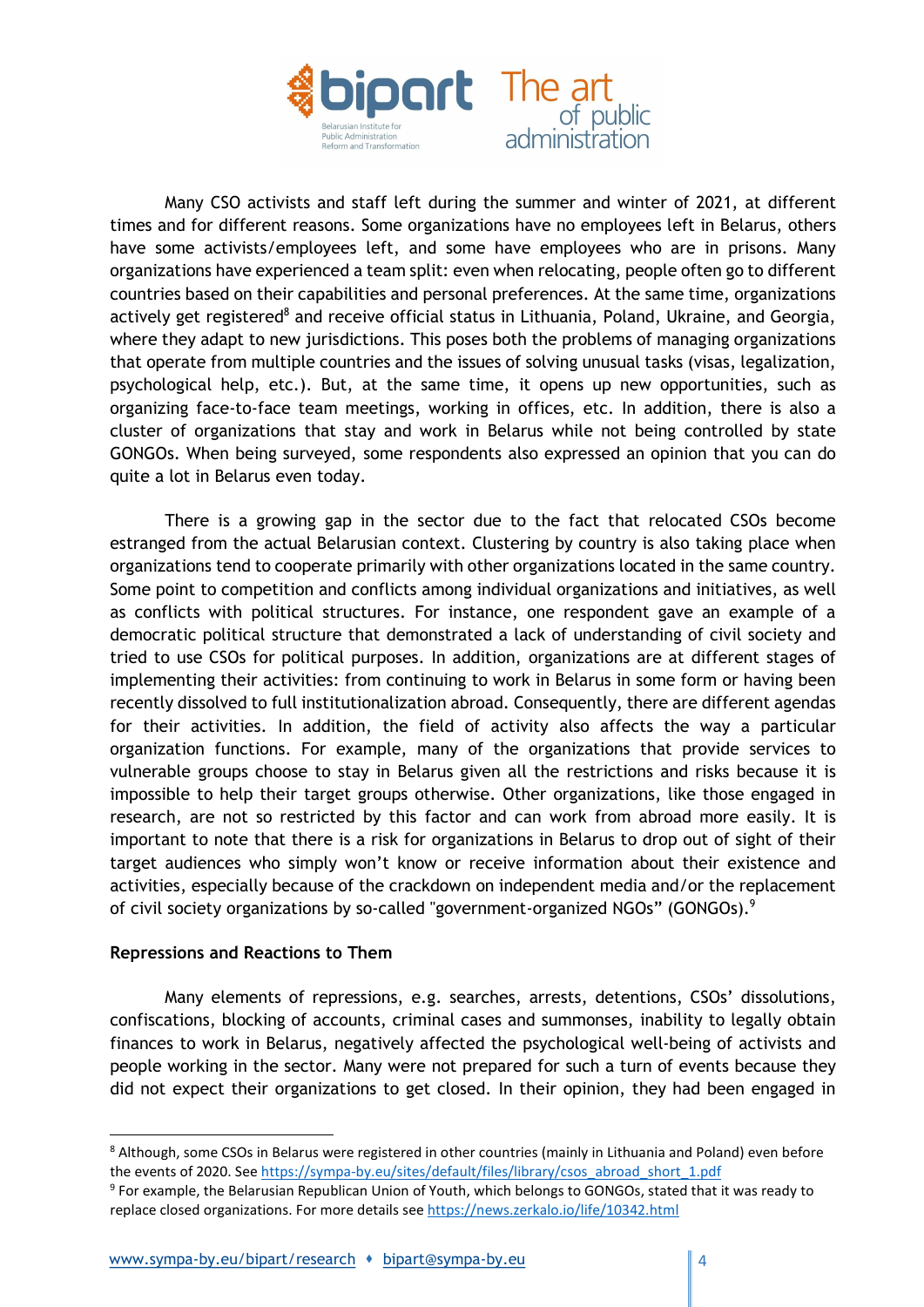

topics not related to politics and cooperated with the state with varying degrees of efficiency and intensity.

As a result of the authorities' actions and the persecution of activists on the basis of their affiliation with the civil society, civic activity was de facto amounted to political activity. For instance, one of the respondents noted that "while they used to be people who could act and live more or less peacefully, ... now they are stigmatized as political activists and agents of the West who provoked these very protests".

As a separate issue, some respondents pointed out that the assessments of the situation in civil society on the international arena are voiced exclusively by political structures, not by CSOs themselves. Thus, the discrediting and accusations of organizing protests, as well as the dominance of political actors at the international level, reduce the subjectivity of the Belarusian civil society itself as independent and not directly related to politics.

## Forecast for 2022

At the time of the interviews (December 2021-January 2022), respondents believed that CSOs would be adapting to the new working environment both in Belarus and abroad. Organizations would also continue to learn, adapt, and continue to work in the new context ("under the new game rules"). Although at the same time, there were suggestions (which were baseless, as is evident when writing this paper) that after the referendum<sup>10</sup>, which took place on February 27, 2022, there might be changes in operating conditions for organizations, both positive and negative. Some organizations deliberately suspended activities precisely in anticipation of changes after the referendum. In any case, sector representatives felt they would need to redefine their relationships with authorities, target groups, new initiatives, and other CSOs again.

In terms of work for the future, Belarusian organizations actively build networks and coalitions, consolidate within specific sectors, develop a common agenda, and are likely to keep doing so over the next year.

As for the expectations regarding what the government of Belarus would do, it was indicated that it would most likely continue to pressure and discredit CSOs as an alleged tool for "organizing color revolutions". In addition, there is some uncertainty about the possibility of application of Article 193.1 of the Criminal Code in relation to activists and how it would be implemented in practice.

<sup>&</sup>lt;sup>10</sup> For more on the referendum, see https://belsat.eu/en/news/03-03-2022-cec-publishes-results-of-recentreferendum/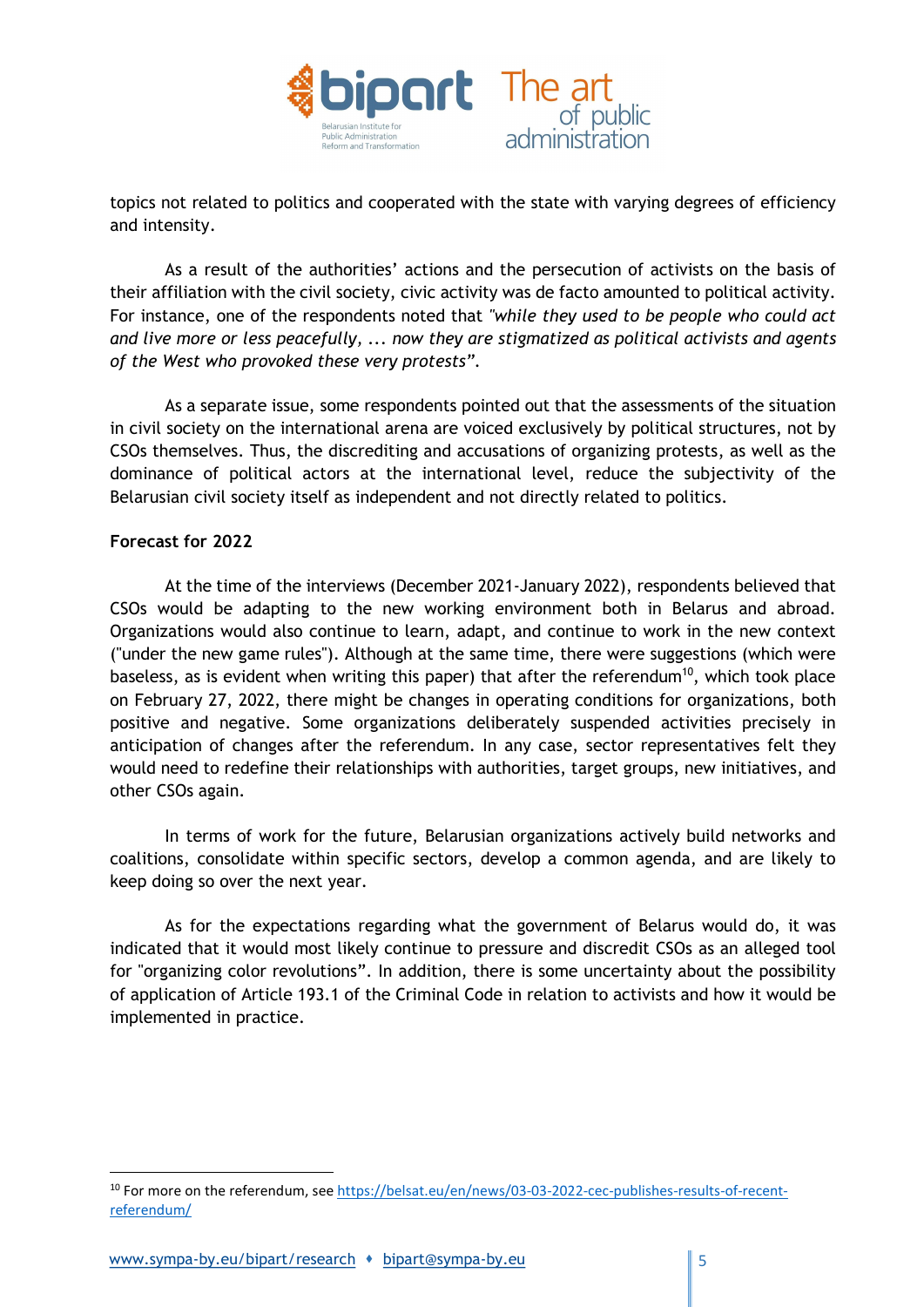

#### Problems and Needs of Civil Society Organizations

#### Problems

Some of the most pressing problems for CSOs in the spring of 2021 (according to the survey conducted at that time) was the inability to make and implement long-term plans and and projects due to the ever-changing situation. In general, the problem remains relevant, although some organizations report they are already in a position to engage in long-term planning. Thus, CSOs' planning horizon varies from virtually no planning to a timeline of 2-3 years. Some organizations (usually those that left early and are currently abroad) have expanded their planning horizons, have already held strategic sessions, and have made plans for a two- to three-year period based on the scenario of being in exile. It is worth noting that there are organizations in Belarus even today that actively continue their work, develop projects, and participate in competitions. However, uncertainty as an underlying context persists for all CSOs and affects various aspects of their activities, including the determination of organizational performance (consulting results, project impact and evaluation).

#### Problems of Activists and CSO Employees in Belarus

Security, both physical and digital, is the number one issue for third sector representatives in Belarus. Many of them are under criminal investigation, a non-disclosure agreement, or a written pledge not to leave their places of residence. Activists also talk about the kind of support they would need mentioning solidarity, financial and other resources (although there are virtually no safe ways to transfer them to Belarus today), equipment (which meets safety standards), psychological help and assistance in overcoming the feeling of stress, and assistance with emergency relocation (if necessary). In addition, CSO employees who stayed in Belarus say that they often feel excluded: "We really feel abandoned here, not in the sense that there is no contact, but because we don't have what we used to have before – active involvement, joint planning and implementation of ideas, projects, activities, and so on". In addition, there are reports that some people from the public sector are moving to more secure sectors (e.g., the IT sector).

#### Problems of Organizations Abroad

In addition to problems related to relocation, legalization, etc., there are other, not so high-priority, problems that are nevertheless significant for the work of civil society organizations. For example, youth organizations working with student exchanges in Erasmus+ or European Solidarity Corps when registered in Lithuania, Poland and other countries are considered to belong to these countries and, therefore, must provide services to the residents of their host countries (send them on exchange programs), not residents of Belarus. According to respondents, they and their organizations need institutional support, professional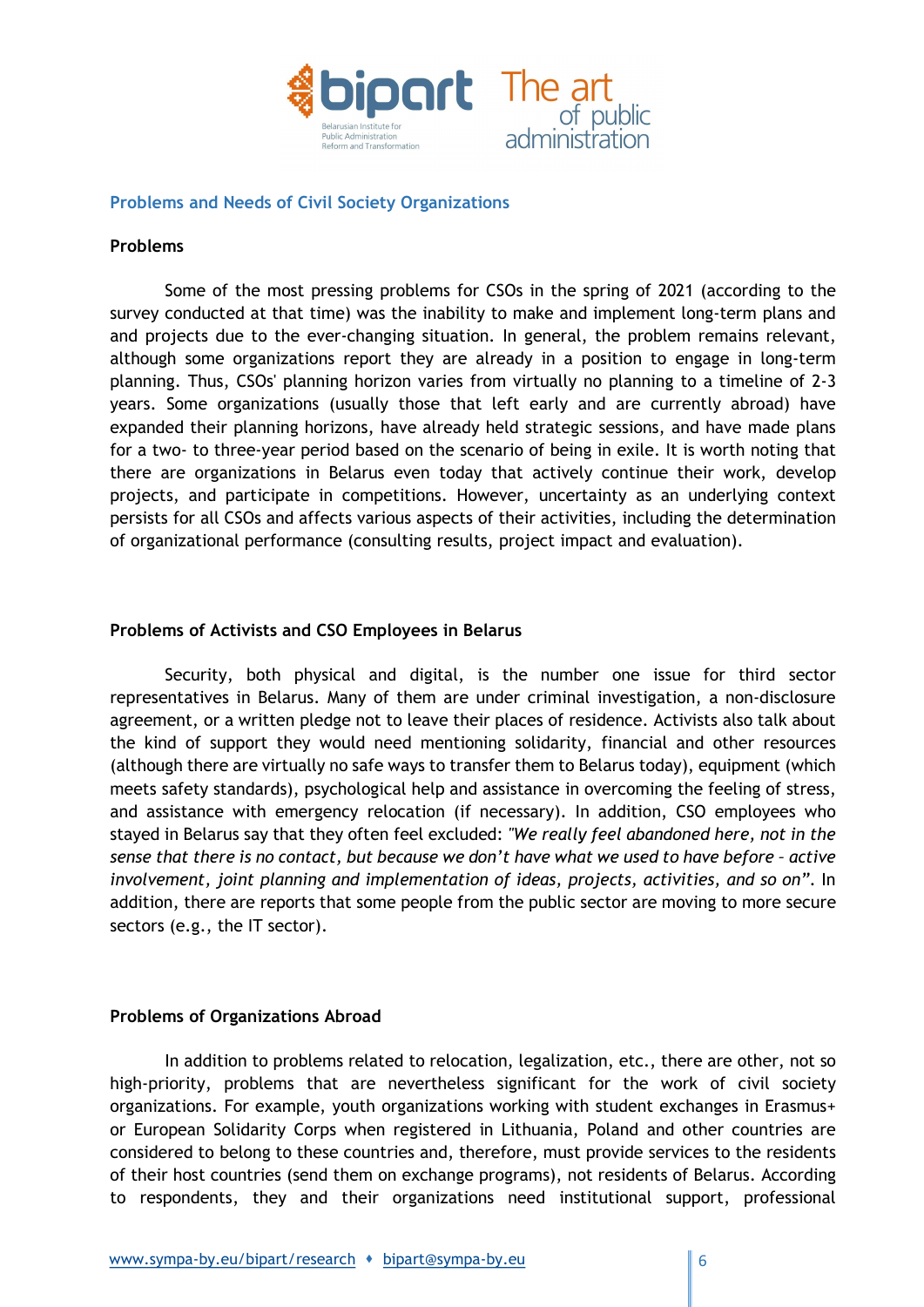

development opportunities, and consulting services. There are also political challenges. One of them is deciding whether organizations registered abroad have the right to represent Belarus.

From an organizational standpoint, organizations are often unable to hire new employees while the workload of those already employed has increased. This is due to the fact that some organizations believe that not all projects or tasks can be entrusted to employees located in Belarus for security reasons. It's unclear how you can recruit in an unfamiliar job market, besides there is an issue of trust and values. There are cases when already trained employees or organization members move to the business sector of the country to which they have relocated.

In the future, there may be problems arising from the fact that Belarusian organizations registered abroad will have to follow and comply with European standards of accounting, bookkeeping, and auditing, which may harm their Belarusian counterparties, partners, etc. Problems of the contrary nature are also possible if newly registered organizations will apply Belarusian standards of work (for example, using cash in their operations), which may lead to additional bank inspections and account blocking.

## Objectives CSOs Set for Themselves

According to the first study, in April-May 2021, the most pressing challenges for CSOs were: ensuring the safety of employees and organizations as a whole; finding new formats for working with their target groups; and finding resources to support organizations' activities. During the monitoring, respondents confirmed the relevance of these points. In the area of "security", there is a need to build a holistic system of support for organizations (including consulting, policy development, equipment, software, etc.) and international assistance (nonextradition through Interpol, etc.). The search for resources has become especially urgent due to the costs of relocation and legalization in other countries and as well as the inability to travel freely to/from Belarus. Some respondents noted that there are currently enough programs providing support, so finding resources is not as challenging as it used to be. It is also important for organizations to reconsider their mission, activities, formats, target groups, interaction with new initiatives, partnerships, etc.

#### Areas of Support

During the spring 2021 survey, the most relevant areas of support for CSOs were: institutional support (ongoing organizational expenses); organizational development; and establishing/supporting coalitions and networks for collaborative action.

Institutional support is still considered very important; it must be flexible and allow for a great deal of uncertainty. The inflexibility of support in previous years, according to some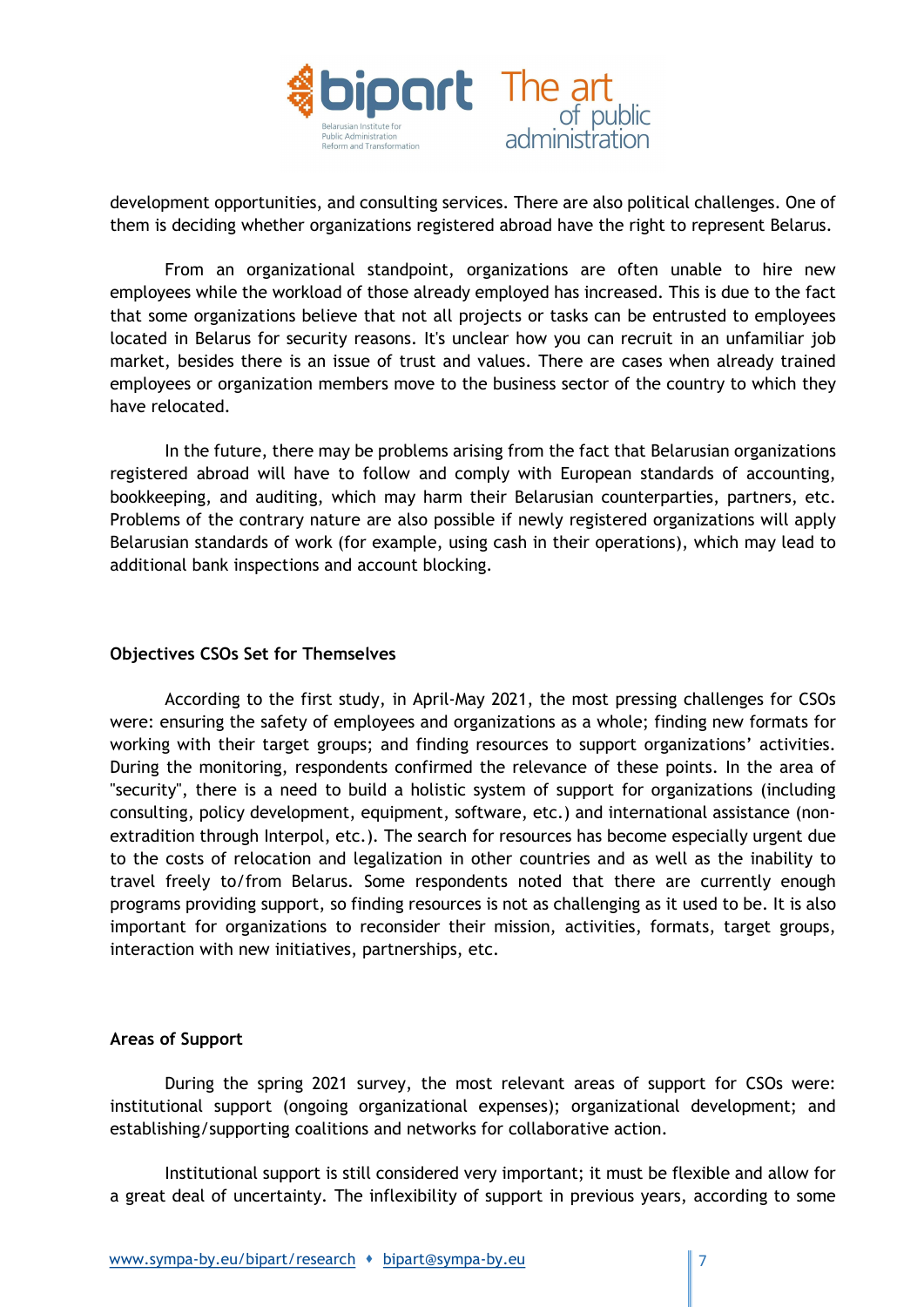

respondents, was partly the reason why some CSO employees are now imprisoned. Institutional support is needed first and foremost to preserve the organizations themselves, their human and expert potential.

Respondents mentioned that organizational development is an important focus for them, and there are providers/organizations that can help with that task. Respondents were divided in their opinion about the support of coalitions: some believed that networks pose a threat, not a benefit, to organizations inside Belarus. For organizations abroad, building networks and coalitions is a way to communicate and stay connected to "the ground" as well as to have a shared infrastructure. However, such coalitions must be established "from the grassroots", not at donors' initiative, and adhere to democratic procedures. Coalitions can also be important for the complex tasks of advocacy and promoting change at the policy level.

Other reported areas of required support included psychological help. Assistance is also needed with legalizing stay abroad and in solving related problems (visas, expiring passports, work permits, etc.).

In terms of organizing work processes for CSOs and activists in Belarus, it is very important that project requirements and donor reporting be flexible. According to activists and experts, it is important to consider the opinions of Belarusian organizations when planning support programs. If possible, donors need to roll out funding programs more quickly.

## Target Groups, New Opportunities for CSOs. Integrity of Civil Society.

## Target Groups

Access to target groups for Belarusian CSOs has become even more complicated. For organizations that lost their registration status, both in Belarus and abroad, access to many target groups has virtually disappeared, so has the infrastructure that facilitated it.

It is easier to continue working with those target groups that were previously active online, such as young people. At the same time, it's harder to work with vulnerable groups that are less suited to the online setting. For example, a hospice and its operations cannot be replaced by online activities. The research sector or the organizational development sector, on the other hand, have been less affected in this regard. Some organizations report staying in touch with volunteers and maintaining contacts and friendly ties with different organizations in Belarus, which helps them to stay in a relevant context.

Overall, representatives of Belarusian organizations positively assess the opportunities for working online, pointing out that they vary across various spheres: from education (formal and informal) to entertainment or networking. A hybrid approach, both offline and online, is also applied.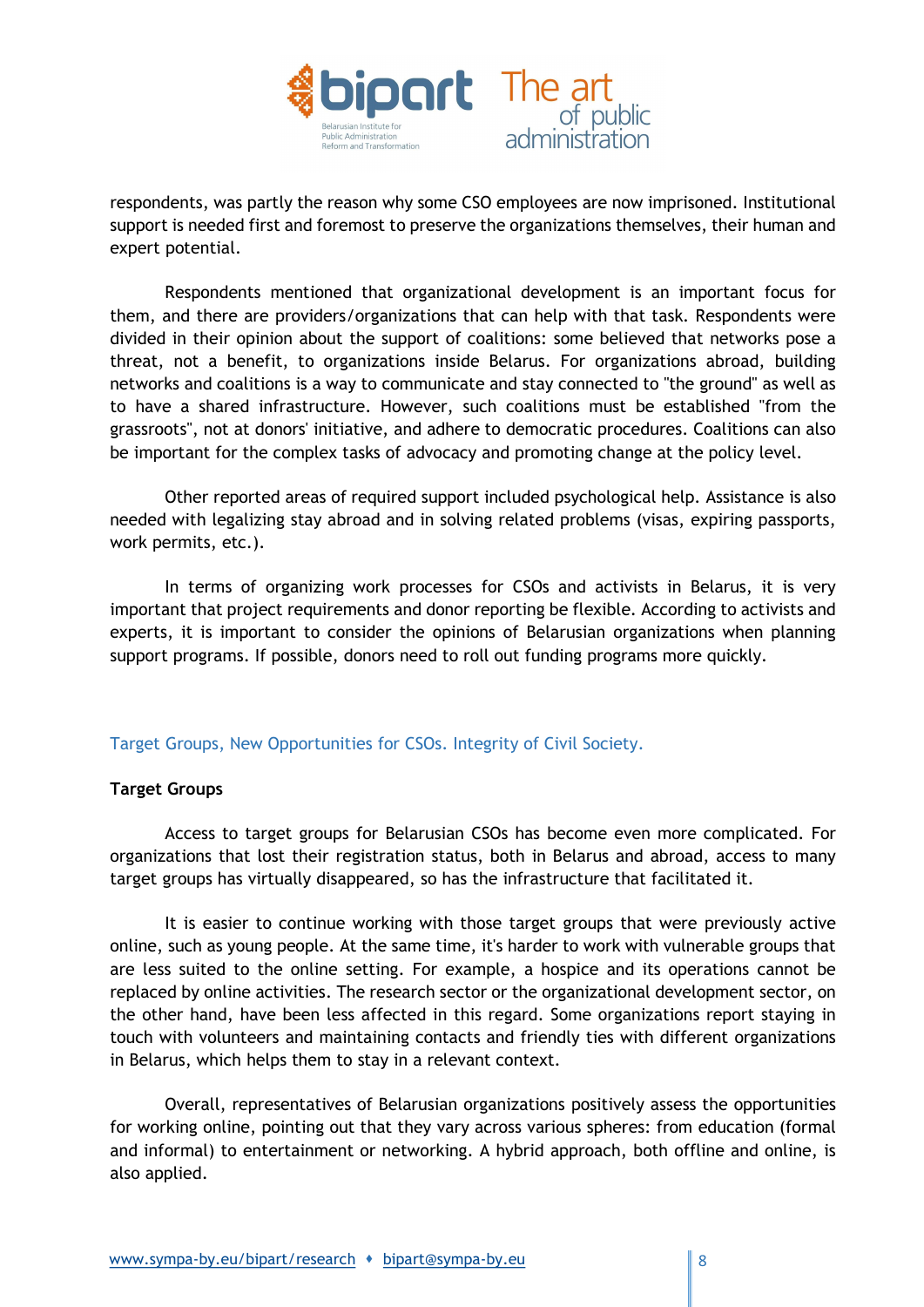

Many service organizations, having lost access to their target groups, have been forced into another area of work, e.g., policy-level advocacy, drafting development programs, etc., in order to continue working for the benefit of their target groups. The topic of future reforms is actively discussed and used by many CSOs. Those who did not have the expertise to develop policies try to acquire it or cooperate with those who can share it. There is also an apparent increased interest in the topic of human rights, but it is difficult to say what has prompted it. Some believe that this may be due both to donors' funding priorities, which are naturally driven by the deteriorating human rights situation, or to current trends. Some respondents criticized the situation: they believe that some CSOs do this only because it is easier and does not require direct contact with target groups. CSOs may also find target groups in their new locations to be able to work as well as to retain and develop expertise.

#### Nature of Relationship with Authorities

As a rule (with some exceptions), Belarusian CSOs today have virtually no relations with the authorities. For example, back in the fall of 2021, one organization was finalizing a project with local executive committees, which stated that they wanted to continue the cooperation. It also mentioned being able to carry out activities with schools. However, this organization also lost its registration status at the end of 2021. There are also cases of re-registration of some of the already dissolved local organizations, which occurs with the de facto support of local authorities. However, these are rare exceptions rather than a trend.

As a rule, organizations located abroad do not consider the current Belarusian authorities as stakeholders. When planning advocacy campaigns, alternative political forces and international organizations act as stakeholders instead.

## Integrity of Civil Society

On the one hand, civil society in Belarus had not been monolithic and integral even before. However, today we can say that, regardless of the location of Belarusian organizations and activists, the missions of CSOs do not differ and are focused on working for the benefit and in the interests of Belarus. According to respondents, their organizations did not leave the country to become part of the civil society of their host countries. However, the problems and needs of organizations inside and outside the country differ because of the different external operating conditions.

Often, the management of an organization is located abroad, while its employees are in Belarus. There are also different views on how to act and what interests to pursue even within one single organization, especially if it is large and member-based. Activists abroad may prioritize publicity, while those in Belarus may prioritize safety. Bridging such gaps and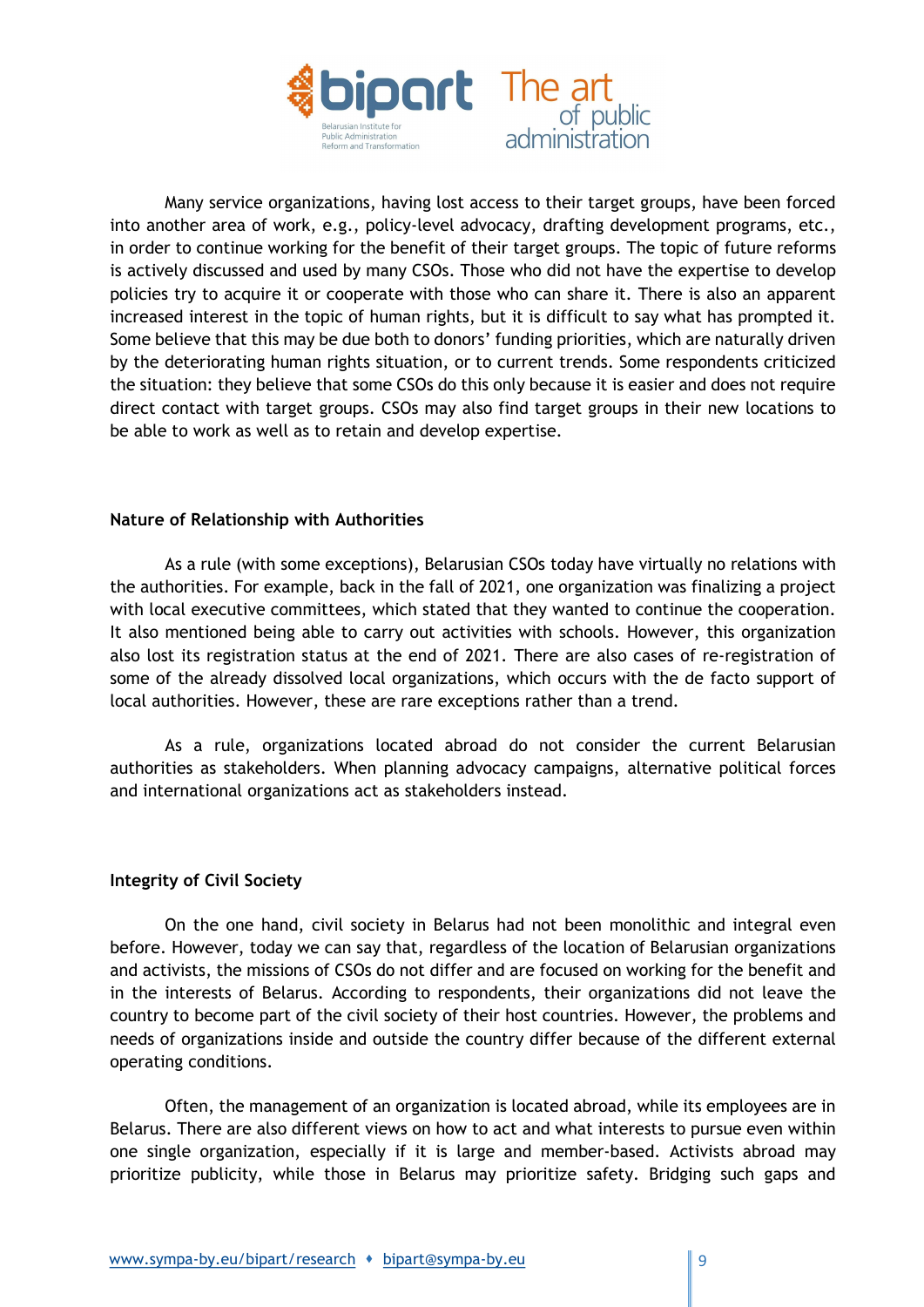

discrepancies requires considerable efforts, while approaches and possible formats for doing that have yet to be created/developed.

#### New Opportunities

Belarusian organizations that are forced to operate in other countries gain experience of working according to European and other standards, as well as experience operating in other political, economic, and cultural contexts in general. Organizations obtain new experiences of living in a different country, interacting with other cultures, as well becoming familiar with other practices of public administration and provision of public services, which can benefit Belarus and Belarusians upon their return to the country. In addition, connections are being established with host countries' governments and counterparts as well as with international organizations. Moreover, the opportunity for and experience of coalition building emerges. Respondents reported that the situation with resources has improved and that donors now use more flexible approaches in their work with Belarusian organizations.